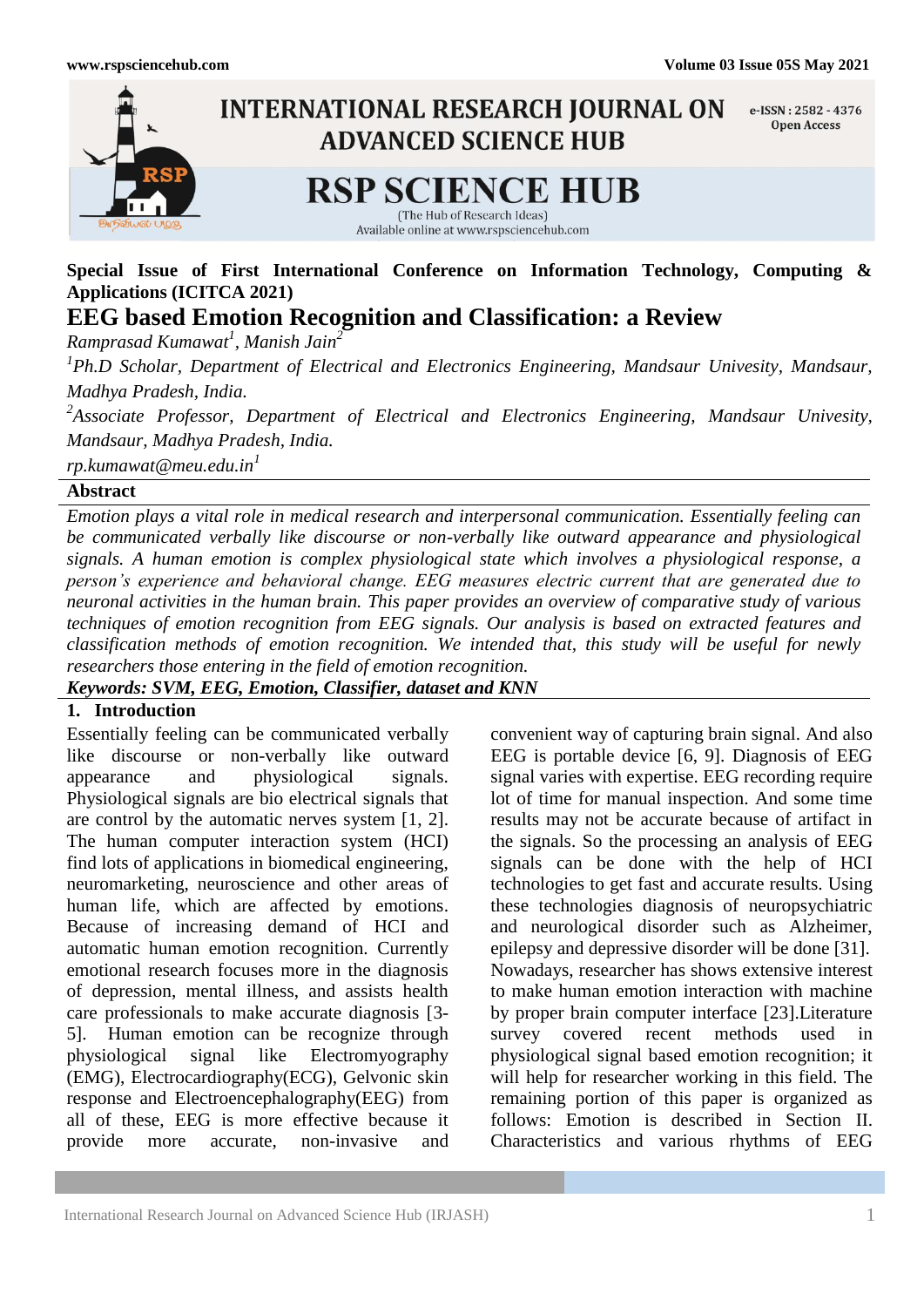signals is describes in section III. Section IV describes the various databases used and preprocessing of signals. Extracted features and various classification techniques have been describe in section Conclusion and future direction gives in section

## **2. Emotion**

A human emotion is complex physiological state which involves a physiological response, a person's experience and behavioral change. An emotion is necessary component of human and significantly affects human's day by day activities including interaction, communication and learning etc.There are two perspectives towards representation of emotion. The first category indicate basic emotions through natural selection. There are eight basic emotions; fear, anger, disgust, sadness, curiosity, surprise, joy and acceptance. In the second category emotions are mapped into the Arousal, Valence and dominance[18]. Wast research on techniques of emotion recognition have been done over the past years and classified in to three catagories:

- Periphery physiological signals
- Facial expressions and voice
- Brain signal generated by central nervous system.

Some people cannot truly reflect their emotions into their facial expressions, because of some special reasons and a patient who suffers facial paralysis cannot express their filling. To solve these problems researchers had proposed emotion recognition methods based on Electrophysiological (EEG) signals and compared with other traditional methods [2].

## **3. Electroencephalogram (EEG)**

The cortex is divided into the frontal, temporal, parietal, and occipital lobes(see fig.1)[18]. The frontal lobe is responsible for the conscious thought. The temporal lobe is responsible for the senses of smell and sound; The parietal lobe is responsible for integrating sensory information from various senses and the manipulation of objects and the at last, occipital lobe is responsible for the sense of sight. EEG estimates voltage fluctuations because of ionic current flows through neurons of the brain. A adult EEG signal, measured from the scalp is of range 10-100µV. These signals are divided into specific ranges, namely the delta(1-4Hz), theta (4-7Hz), alpha(8-

#### **www.rspsciencehub.com Volume 03 Issue 05S May 2021**

13Hz), beta(13-30Hz) and gamma(>30Hz) bands[18]. Delta waves are related with the unconscious brain, and occur during deep sleep. Theta waves are related with subconscious mind, and occur during sleeping and dreaming. Alpha waves are associated to relaxed mental state. Beta waves are an active state of mind. International 10/20 system (IS) (see fig.2)[18] are used for standard sets of locations of electrodes on the skull. The number 10 and 20 shows the distance between neibouring electrodes.



**Fig. 1: Human brain subdivided in to temporal, frontal, occipital and parietal lobes. Adopted** 



## **Fig. 2: International 10/20 system (IS)[18] The procedure of emotion recognition is as follows:**

- User is exposed to the stimulus are tested.
- Changes in the voltage of human mind are recorded.
- From the EEG signals artifacts are removed.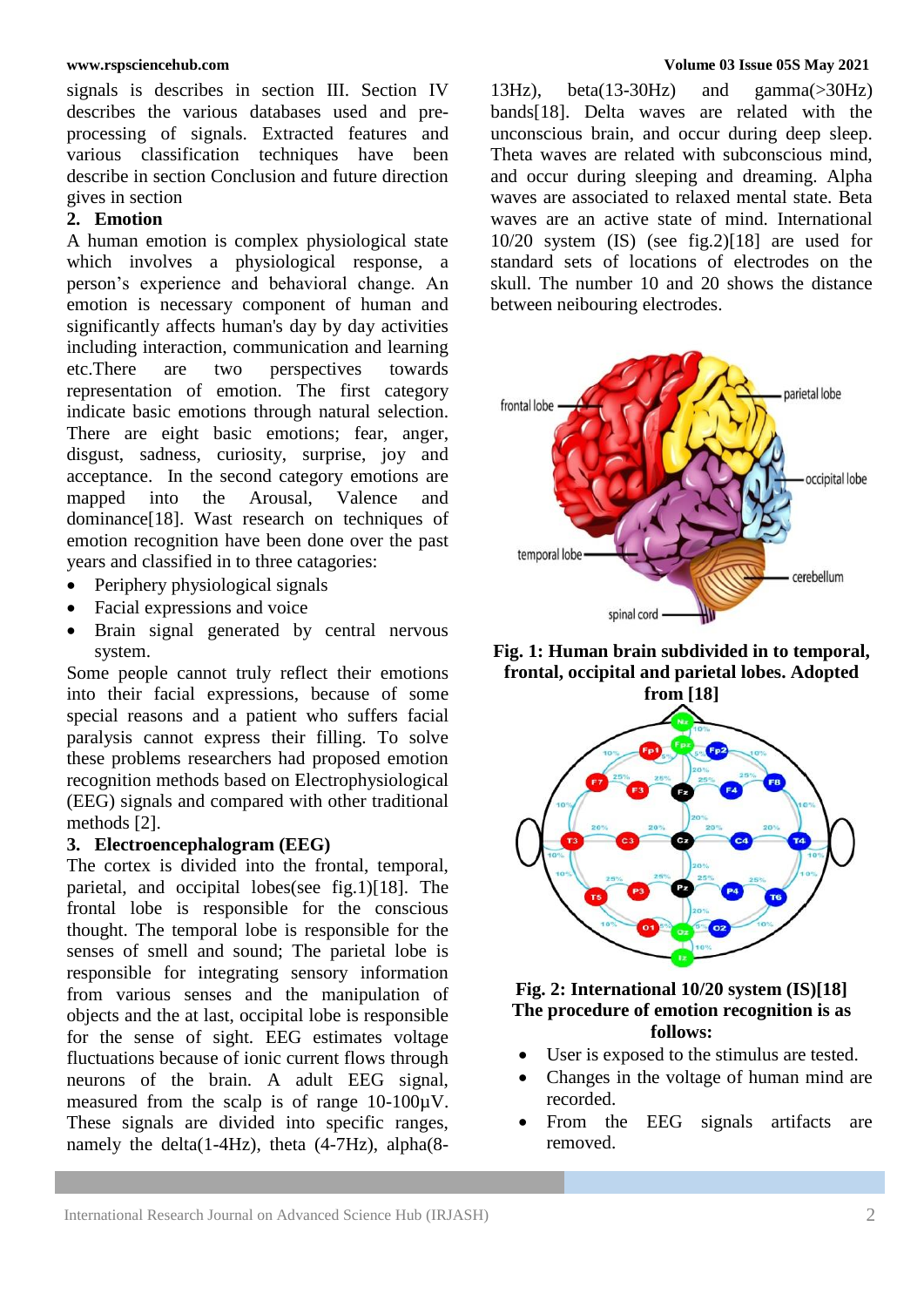- After the removal of noise and artifact the signal is analyzed and the relevant features are extracted.
- Select appropriate classifier and train them from the training dataset and compute features and predict the signal.



## **Fig.3: Procedure of EEG emotion recognition system**

## **4. Dataset and Data Preprocessing**

There are number of datasets are available publically that can be used for emotion recognition. Researchers mostly used DEAP, SEED and AMIGOS datasets**.**

- a. DEAP[39] is widely used dataset in the EEG based emotion recognition. There are 32 subjects were participated in the Electrophysiological recording. They watch 40 one minute music videos. In the DEAP dataset total 32 channels were used to record.
- b. SEED[40] 15 volunteers were participated in which each one was watching a small clips having distinct emotions. In SEED dataset total 62 channels were used for EEG recording.
- c. AMIGOS[3] 40 volunteers were participated in which each one was watched a set of sixteen short videos. Each volunteers rated each video on the scale of two dimensional (valence and arousal).

Raw signal collected from EEG have noise and artifacts. Firstly we should remove this noise and artifacts from the raw signal. Artifacts removal is one of the most important step in emotion recognition. Artifacts are generated due to internal factors such as eye blinking, heart rate, muscles contraction and other environment factors like electrode position cable and recorders. There are many methods used for artifact removal, like linear regression, empirical mode decomposition, principal and component analysis etc.

## **5. Feature Extraction and Classification**

Feature Extraction- For the better performance of biomedical (EEG) signals feature extractions are required. The main aim of feature extraction is to determine most important informative set of features to increase accuracy of the classifiers. A suitable feature extraction method converts one of

many signals into a feature vector. In the machine learning algorithm researchers believe that suitable feature extraction is the key to make an efficient predictive model. There are several types of features based on frequency domain, Time domain and frequency time domain for the EEG signal diagnosis and analysis[23]. Feature Classification-Machine learning is a subject of artificial intelligence. In the machine learning we train some network to build the predictive model. There are many supervised machine learning algorithm exist. There are various feature extraction methods are used by researchers to perform frequency domain, time domain and time frequency domain analysis of EEG signals. Fourier transform(FT), empirical mode decomposition(EMD), wavelet packet decomposition(WPD), wavelet transform, mRMR, etc are some of the feature extraction methods[31]. Extracted features are further classified using machine learning algorithms. Some of feature extraction techniques and classification techniques are discussed in this paper. In this section we have discuss machine learning techniques for emotion recognition. In[2] used an Ensemble Convolutional Neural Network (ECNN) model, which is used to automatically mine the correlation between multi-channel EEG signals and peripheral physiological signals to improve the emotion recognition accuracy. Author design five convolution networks and use global average pooling (GAP) layers instead of fully connected layers, and then the plurality voting strategy is adopted to establish these model. In[3] a deep belief-conditional random field (DBN-CRF) framework is used which is improved version of deep belief networks with glia chains (DBN-GC) and conditional random field. In this, feature vector sequence is extracted first from the EEG

## **www.rspsciencehub.com Volume 03 Issue 05S May 2021**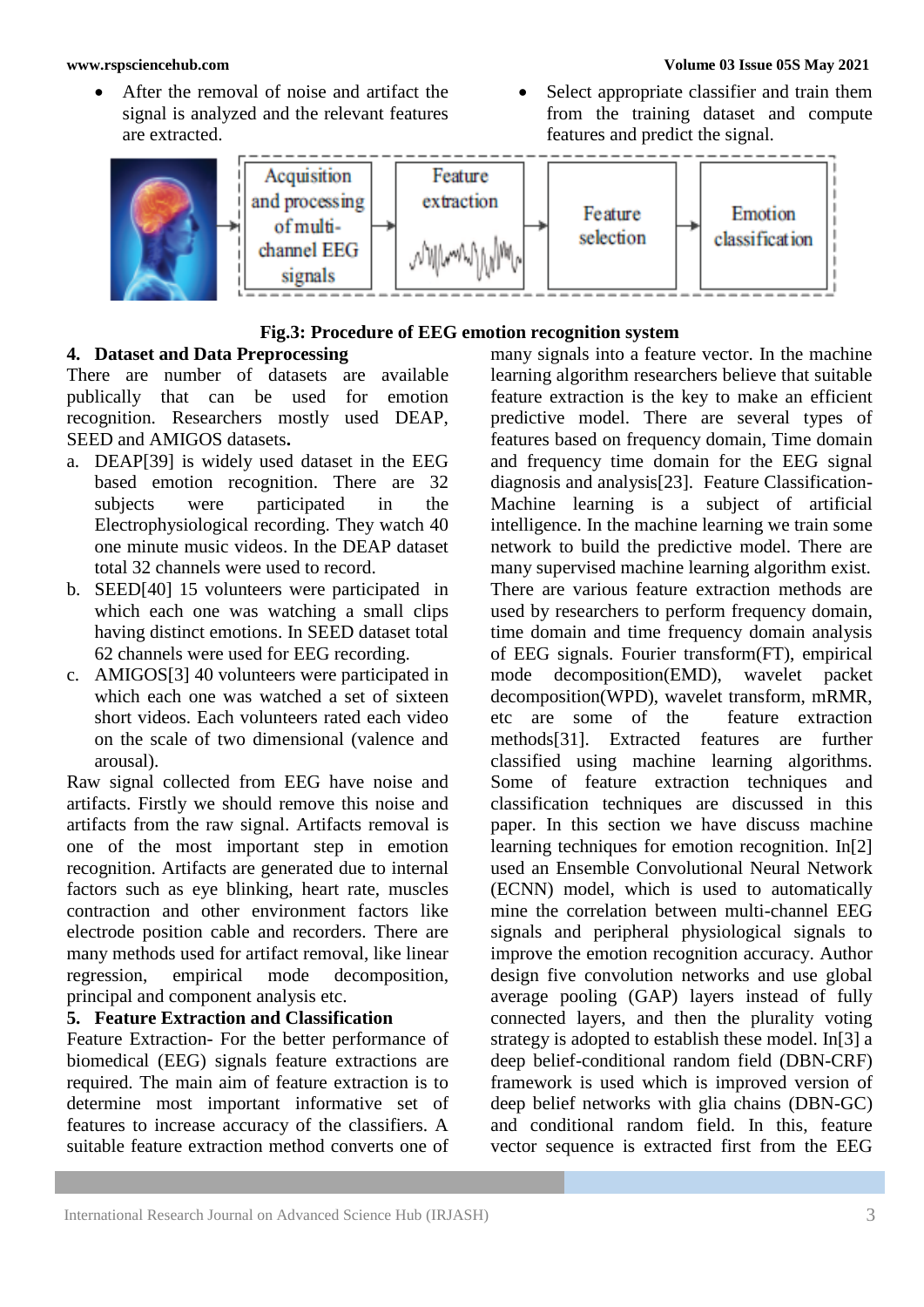signals. Then, parallel DBN-GC models are utilized to obtain the feature sequence from EEG signals. And then conditional random field (CRF) model is used to generates the emotion state sequence. And at the last, K-nearest neighbor algorithm(KNN) is used to estimate the emotion state. DEAP, SEED & AMIGOS dataset is used in this. In [4] subject independent emotion recognition system using Discrete Wavelet Transform and MLP is used. This method is better than the earlier methods as it has used publically available dataset which contains data from 32 subjects from both the men and women. DEAP database is used and accuracy obtained is 58.50%. In [6] a feature extraction technique based on double tree complex wavelet transform (DTCWT) and machine learning algorithm is used. In this a Neuroscan device is used for 16 subjects with video stimuli. Then band pass filter is used to remove artifects. And at the last, support vector machine (SVM) is used to classify emotions: calm, happy, and sad. And obtained the classification accuracy of 90.61%. In [7] EMD method is utilized to decompose EEG signals with channels F3 and C4. A series of IMFs obtained by EMD are used to calculate SampEn values and to form feature vectors. These vectors are fed into SVM classifier for training and testing. The average accuracy of this method is 94.98% for DEAP dataset. In [11] a hierarchical bidirectional GRU model with attention mechanism (H-ATT-BGRU) is used for classification of emotion. The first layer of the model encodes the local correlation among the samples in an epoch, and the second layer encodes the temporal correlation among the EEG epochs in a sequence. The model uses attention mechanism at both sample and epoch levels. In [13] tunable-Q wavelet transform (TQWT) is used for the classification of various emotions of EEG signals. tunable-Q wavelet transform divides EEG signal into subbands and then time-domain features are extracted from these subbands. These features are used as an input to machine learning classifier for the classification of happy, fear, sad, and relax emotions. In [14] phase locking value (PLV) graph convolutional neural networks [P-GCNN] is used which is the improved model of PLV and GCNN. The PLV has the ability to segregate phase and amplitude component in the

#### **www.rspsciencehub.com Volume 03 Issue 05S May 2021**

EEG signal and determine inter channel correlation information. In [16] a hybrid feature extraction method is used in Empirical Mode Decomposition (EMD) domain with combination of Sequence Backward Selection (SBS) for EEG emotion recognition. In this detail information of multi scale components of EEG signal was extracted and optimal features was selected for emotion classification. Model is tested on DEAP dataset, in which the Valance and Arousal dimension emotional states are classified by Knearest neighbor (KNN) and support vector machine (SVM). In[19] a feature extraction technique Teager-Kaiser Energy Operator (TKEO) is used along with k-nearest neighbor (KNN), neural network (NN) and Classification Tree (CT) classifiers for the emotion recognition from EEG signal. This study determines the performance and accuracy of emotion recognition which is further used for stress identification. In [20] dual tree complex wavelet transform (DT-CWT) was used to decomposed the EEG into five different sub bands from which different features were extracted using frequency, time and non linear analysis. In this deep simple recurrent units (SRU) network is adopted which is not only able to processing a sequence data but also has the ability to resolve the problem of long term dependencies occurs in normal recurrent neural network(RNN). Positive neutral and negative emotions were identified from EEG signals from emotion recognition system. In [23] a hybrid method of principal component analysis (PCA) and t-statistics is used for feature extraction. This spatial PCA was implemented to reduce signal dimensionality and select features based on the t-statistical. In [27] a GPSO algorithm for tuning the hyperparameters in the CNN model is used, and applies the optimized CNN model to the EEG emotion recognition. In [29] mRMR feature selection method is used after the preprocessing step of EEG signal to improve the accuracy of SVM emotion classifier on twodimension(Valence and Arousal) emotions model. In [30] Liquid State Machines (LSM) algorithm is method of feature extraction and used to recognize the emotion state of an individual from EEG dataset. In this author identified arousal, valence and liking emotional states from the available dataset.[35-41].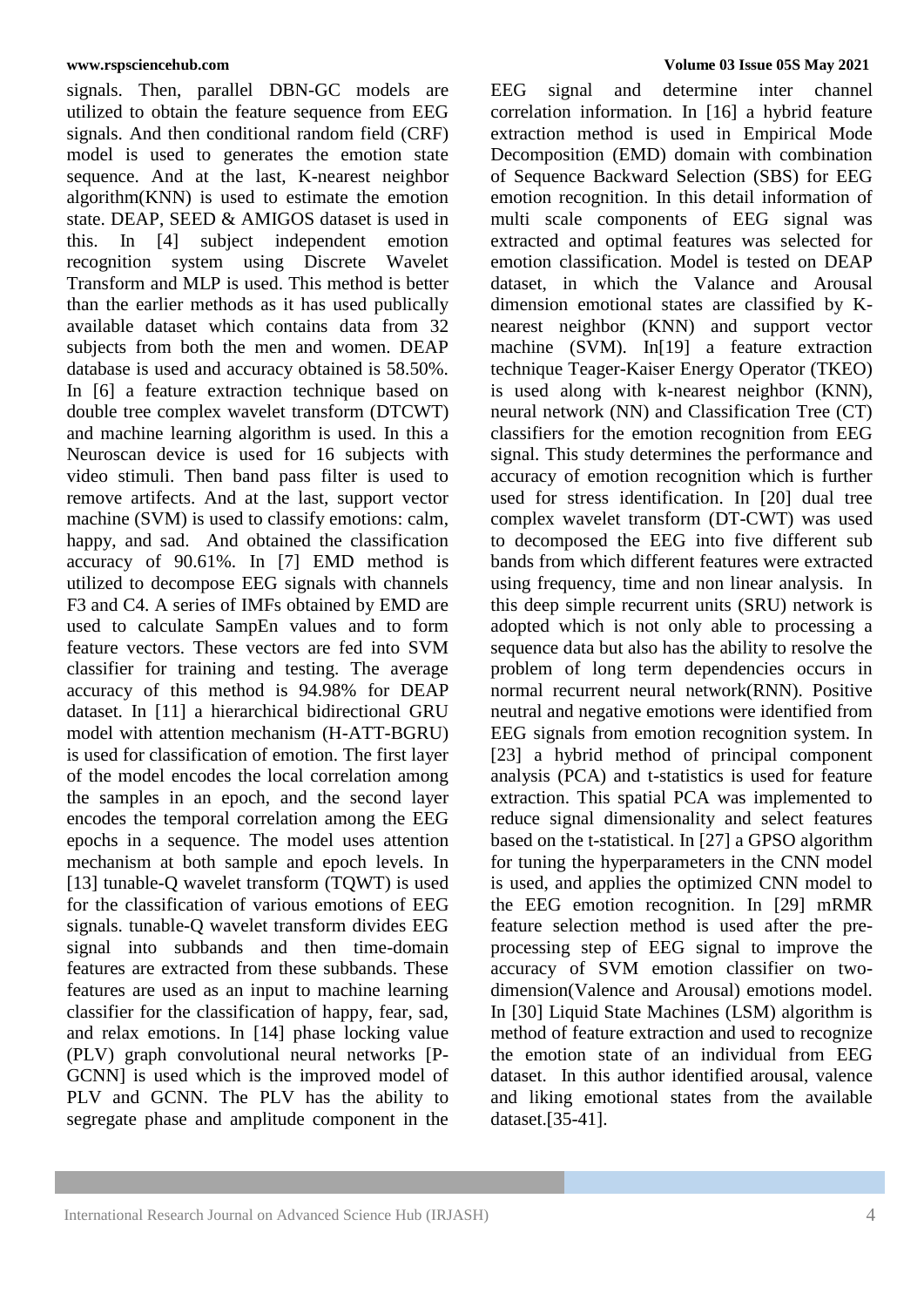| <b>Refer</b><br>ence | <b>Dataset</b>                            | <b>Features</b><br>extracted                                                          | <b>Classifiers</b>                                                                                        | No. of<br>channel | <b>Emotional State</b>                                   | <b>Accuracy</b>                            |
|----------------------|-------------------------------------------|---------------------------------------------------------------------------------------|-----------------------------------------------------------------------------------------------------------|-------------------|----------------------------------------------------------|--------------------------------------------|
| $[1]$                | <b>DEAP</b><br>$\&$<br><b>TYUT</b><br>2.0 | Hajorth<br>Parameters,<br>FD, DE, WE<br>and FC                                        | SVM with<br>Gaussian Kernel                                                                               | 32 and<br>64      | Sadness, Anger,<br>happiness,<br>surprise and<br>neutral | DEAP-<br>84.67%,<br>TYUT2.0-<br>89.64%     |
| $[2]$                | <b>DEAP</b>                               | Root mean<br>square,<br>Stochastic<br>gradient<br>descent(SGD)                        | <b>ECNN</b>                                                                                               | 32                | Arousal, Valence,<br>liking and<br>Dominance             | 82.92%                                     |
| $[3]$                | DEAP,<br>SEED&<br><b>AMIGO</b><br>S       | Mean,<br>Variance, Zero<br>crossing rate,<br>approximate<br>entropy and<br><b>PSD</b> | Deep belief<br>conditional<br>random field<br>(DBN-CRF),<br>DBN-GC and<br><b>KNN</b>                      | 32 & 62           | Arousal and<br>Valence                                   | Arousal-<br>76.13%,<br>Valence-<br>77.02%  |
| [4]                  | <b>DEAP</b>                               | Wavelet<br>features (WF)                                                              | Multilayer<br>Perceptron neural<br>network (MLP)                                                          | $\mathbf{1}$      | Happy and Sad                                            | 58.50%                                     |
| [6]                  | <b>DEAP</b>                               | Wavelet<br>features (WF)                                                              | Deep Neural<br>network (DNN)                                                                              | $\overline{2}$    | Valence and<br>Arousal                                   | Valenc-<br>62.5% &<br>Arousal-<br>64.25%   |
| [8]                  | <b>DEAP</b>                               | NMI based<br>channel<br>selection                                                     | <b>SVM</b>                                                                                                | 32                | Valence and<br>Arousal                                   | Arousal-<br>73.64%, Vale<br>nce74.4%       |
| [9]                  | <b>DEAP</b>                               | Statistical<br>features and<br>frequency<br>domain<br>features                        | Sparse<br>Discriminative<br>Ensemble<br>Learning (SDEL)<br>with DNN and<br><b>CNN</b>                     | 32                | HAHV, LALV<br>,HALV, LAHV                                | Arousal-<br>70.1% and<br>Valence-<br>77.4% |
| $[10]$               | <b>NA</b>                                 | Hjorth<br>parameters(acti<br>vity, mobility,<br>and<br>complexity)                    | deep-<br>learning(bagging,<br>boosting, staking<br>and voting),<br>naive-Bayes,<br>LDA, KNN,<br>SVM,      | 14                | happy, calm, sad,<br>and scared)                         | 76.60%                                     |
| $[11]$               | <b>DEAP</b>                               | PSD, SFFS and<br><b>AR</b>                                                            | CNN, LSTM,<br>hierarchical<br>bidirectional<br><b>Gated Recurrent</b><br>Unit (GRU) model<br>(H-ATT-BGRU) | 32 & 64           | Arousal and<br>Valence                                   | Valence-<br>69.9% and<br>Arousal-<br>65.5% |
| $[12]$               | <b>DEAP</b><br>and                        | Standard<br>Deviation, first                                                          | KNN, Decision<br>tree & Random                                                                            | 32 & 64           | Negative, Calm<br>and Positive                           | DEAP-<br>63.09% and                        |

**Table: 1. Various Algorithms Used in Emotional State Recognition**

International Research Journal on Advanced Science Hub (IRJASH) 5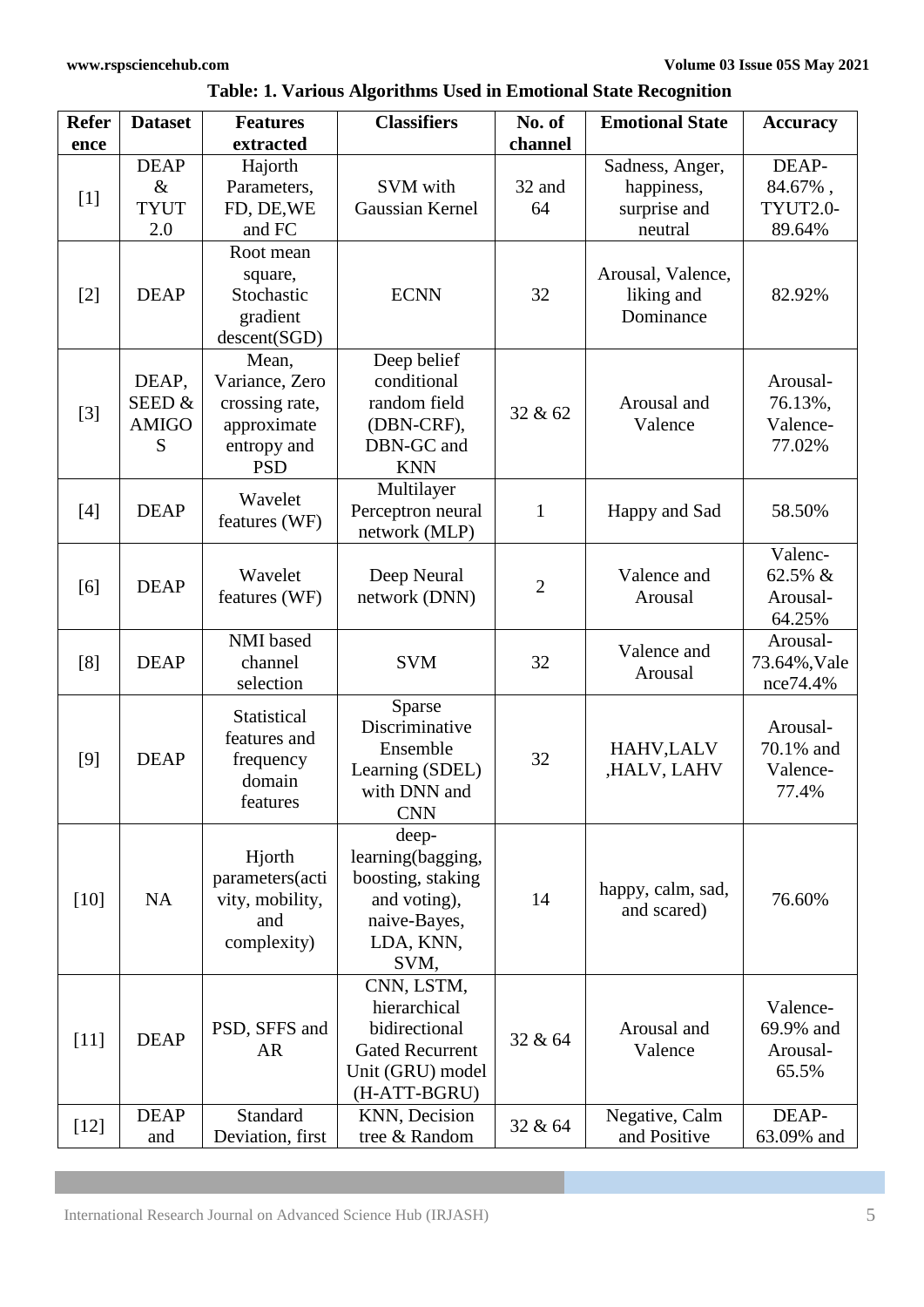|        | <b>SEED</b> | and second               | Forest                        |                |                    | <b>SEED-75%</b>      |
|--------|-------------|--------------------------|-------------------------------|----------------|--------------------|----------------------|
|        |             | order                    |                               |                |                    |                      |
|        |             | differential             |                               |                |                    |                      |
|        |             | features                 |                               |                |                    |                      |
|        | <b>DEAP</b> | PSD,                     | phase-locking                 |                | valence, arousal,  | Valence-             |
|        | and         | Differential             | value (PLV) graph             |                | and dominance      | 73.31%,              |
|        | <b>SEED</b> | Asymmetry(D              | convolutional                 |                | using              | Arousal-             |
|        |             | ASM),                    | neural networks               |                |                    | 77.03 and            |
|        |             | Differential             | $(P-GCNN)$                    |                |                    | Dominance-<br>79.20% |
| $[14]$ |             | Entropy(DE),<br>Rational |                               | 32 & 64        |                    |                      |
|        |             | Asymmetry(R)             |                               |                |                    |                      |
|        |             | ASM) and                 |                               |                |                    |                      |
|        |             | Differential             |                               |                |                    |                      |
|        |             | Caudality(DCA            |                               |                |                    |                      |
|        |             | U                        |                               |                |                    |                      |
|        |             | spectrum                 |                               |                |                    |                      |
|        |             | centroid                 |                               |                |                    | Valence-             |
| [16]   | <b>DEAP</b> | and Lempel-              | KNN and SVM                   | 32             | Valence, Arousal   | 86.46%,              |
|        |             | Ziv                      |                               |                |                    | Arousal-             |
|        |             | Complexity               |                               |                |                    | 84.90%               |
|        |             | (LZC)                    |                               |                |                    |                      |
|        |             |                          | k-nearest neighbor            |                |                    |                      |
|        |             | Energy,                  | (KNN), neural                 |                | Positive and       |                      |
| $[19]$ | <b>DEAP</b> | Feature                  | network(NN) and               | $\overline{2}$ | Negative           | 83.33%               |
|        |             | vector(FV)               | Classification<br>Tree $(CT)$ |                |                    |                      |
|        |             | MAV, PSD,                |                               |                |                    |                      |
|        |             | fractal                  | Deep Simple                   |                | Positive, Negative |                      |
| $[20]$ | <b>SEED</b> | Dimension(FD)            | Recurrent                     | 64             | and Neutral        | <b>NA</b>            |
|        |             | , DE                     | Unit(SRU)                     |                |                    |                      |
|        |             | Standard                 |                               |                |                    |                      |
|        |             | Deviation(SD),           |                               |                |                    | ANN-                 |
|        |             | Mean Absolute            |                               |                |                    | 86.57%               |
|        |             | deviation(MA             |                               |                |                    | SVM-                 |
| $[23]$ | <b>SEED</b> | D), Median               | ANN, SVM, LDA                 | 64             | Positive, Negative | 85.85%               |
|        |             | Absolute                 | and KNN                       |                | and Neutral        | LDA-                 |
|        |             | Deviation(Med            |                               |                |                    | 82.50%               |
|        |             | AD), FD, PSD             |                               |                |                    | KNN-                 |
|        |             | and Spectral             |                               |                |                    | 73.42%               |
|        |             | Energy                   |                               |                |                    |                      |
|        |             | sample                   |                               |                |                    | happy-<br>92.79%,    |
| $[24]$ |             | entropy, Tsallis         | multi-class least             |                |                    | fear=87.62%          |
|        |             | entropy,                 | squares support               |                |                    | , sad-               |
|        |             | Higuchi fractal          | vector machine                |                |                    | 88.98%, and          |
|        | Own         | dimension, and           | $(MC-LS-SVM)$                 |                | happy, fear, sad,  | relax-               |
|        | data        | Hurst exponent           |                               | <b>NA</b>      | and relax          | 93.13%               |
|        |             |                          | Deep Neural                   |                | Arousal and        |                      |
| $[25]$ | <b>DEAP</b> | <b>PSD</b>               | network [DNN]                 | $\overline{4}$ | Valence            |                      |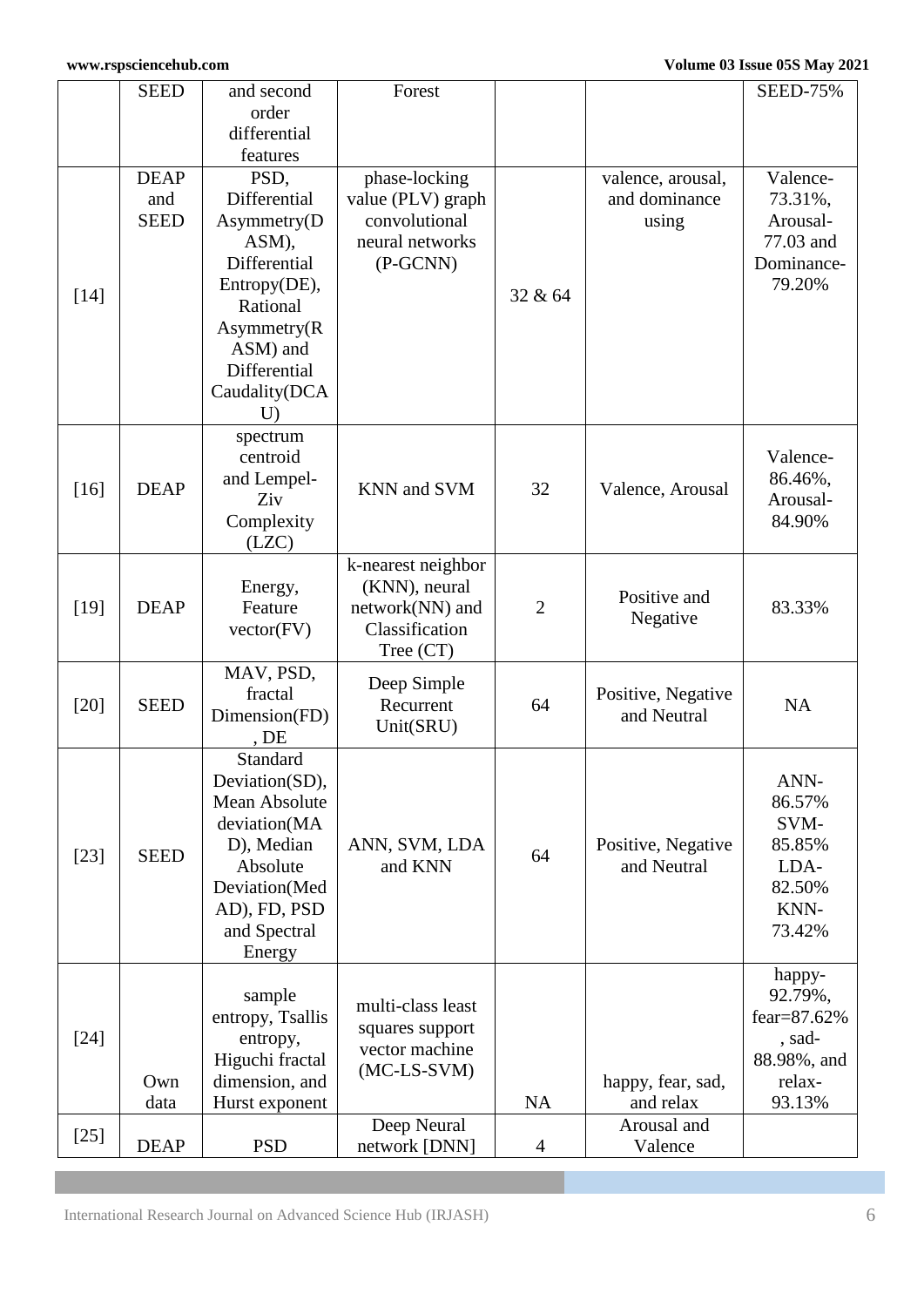| $[26]$ | <b>DEAP</b>    | <b>Statistical</b><br>features:<br>power, mean,<br>standard<br>deviations,<br>narmalized<br>difference,<br>Hiroth<br>parameters:<br>mobility,<br>complexity.<br>Fractal<br>Dimention(FD) | Hypergraph<br>Partitioning                                            | 32 | arousal, Valence,<br>Dominance and<br>Liking | Arousal-<br>59.77%<br>Valence-<br>51.88%<br>Liking-<br>62.11%<br>Dominance-<br>63.75% |
|--------|----------------|------------------------------------------------------------------------------------------------------------------------------------------------------------------------------------------|-----------------------------------------------------------------------|----|----------------------------------------------|---------------------------------------------------------------------------------------|
| $[28]$ | <b>SEED</b>    | Dynamic<br>Sample<br>Entropy                                                                                                                                                             | <b>SVM</b>                                                            | 62 | Positive and<br>Negative                     | 85.11%                                                                                |
| $[29]$ | <b>DEAP</b>    | Hjorth<br>parameters,<br><b>Statistical</b><br>features and<br>Fractal<br>Dimension                                                                                                      | <b>SVM</b>                                                            | 32 | Arousal and<br>Valence                       | Aroual-<br>60.7%<br>Valence-<br>62.33%                                                |
| $[30]$ | <b>DEAP</b>    | <b>NA</b>                                                                                                                                                                                | Decision<br>$Tree(DT)$ and<br>Linear<br>Discriminate<br>Analysis(LDA) | 32 | Arousal, Valence<br>and liking               | <b>NA</b>                                                                             |
| $[32]$ | Own<br>dataset | Fractal<br>Dimension                                                                                                                                                                     | <b>SVM</b>                                                            | 14 | Calm, anger and<br>Happiness                 | 60%                                                                                   |
| $[33]$ | <b>DEAP</b>    | Mean and<br>standard<br>Devaition                                                                                                                                                        | probabilistic<br>neural network<br>(PNN)                              |    | HAHV, LALV<br>,HALV, LAHV                    | 82.01%                                                                                |
| $[34]$ | <b>DEAP</b>    | (standard<br>deviation,<br>mean, kurtosis<br>and skewness)                                                                                                                               | Linear<br>Discriminate<br>Analysis(LDA)                               | 13 | Positive,<br>Negative, Angry<br>and Harmony  | 82%                                                                                   |

## **Conclusion and Future Direction**

In the analysis of brain signal we use EEG signals, as it is non-invasiveness high temporal resolution and safe nature. In this study we have surveyed the various methods of emotion recognition from EEG signals. A comparative analysis of EEG signals have been done in which feature extraction and classification methods are discussed. Our main focus on classification techniques and extracted features. From the analysis, we concluded that each and every stage has its own role in EEG signals analysis. Each and every state play a very important role in pre-processing EEG signals and developing novel model. In pre-processing unwanted signals, noise and artifacts are removed from the raw EEG signals. In second state, feature extraction algorithms are used to represent high dimensional signal into discrete features. Then, if data suffers from overfitting problem, feature reduction techniques can be used to reduce the computational cost. And at last signals are classified with different machine learning algorithms and deep learning algorithms for emotion recognition. From the study of various research papers it is concluded that accuracy of deep learning algorithm is better than machine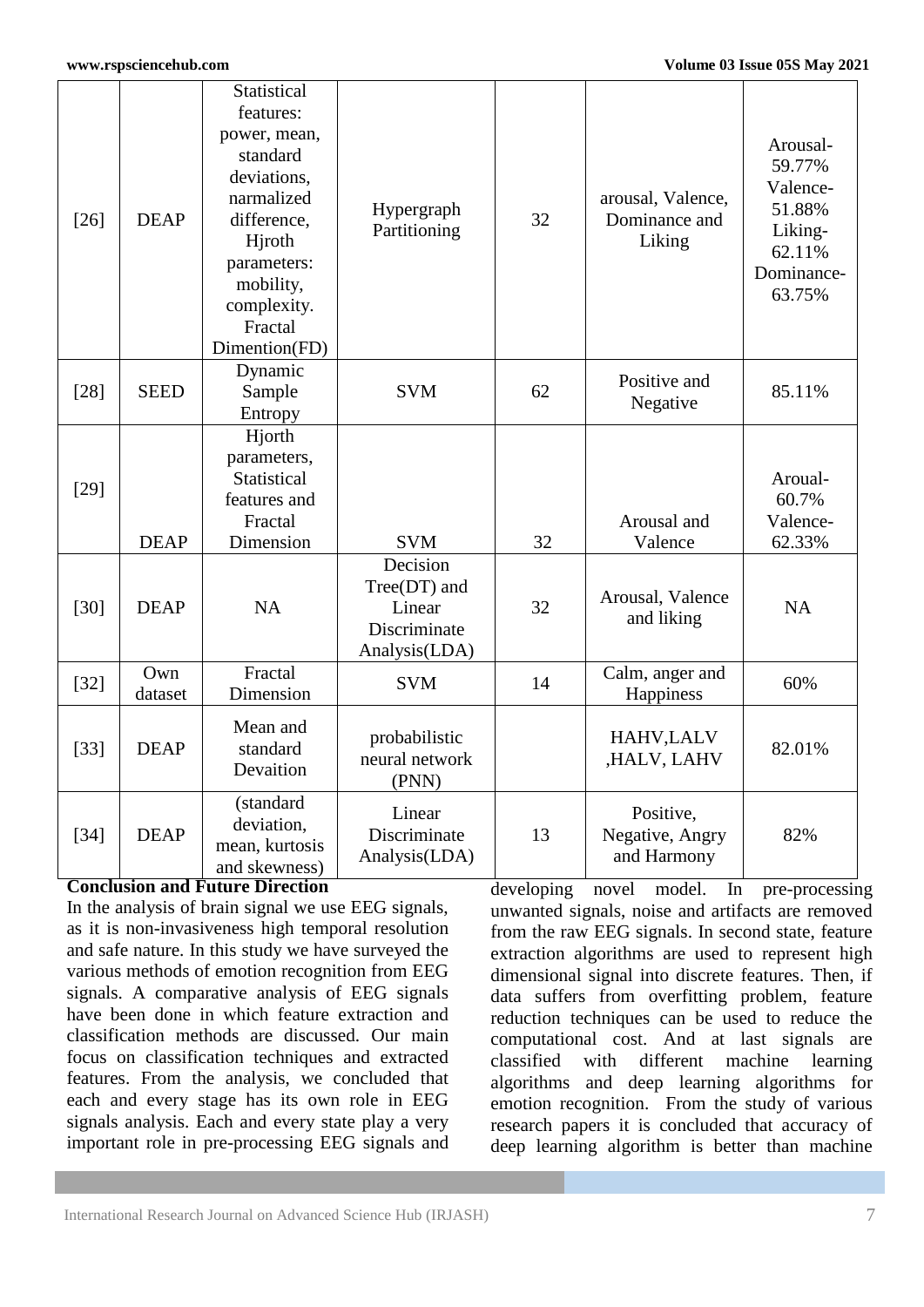learning algorithms. In future, we will made efforts in more advanced algorithms for feature extractions and classification techniques from the publically available datasets.

## **References**

- [1].Guijun Chen, Xueying Zhang, Ying Sun and Jing Zhang, Emotion feature analysis and recognition based on reconstructed EEG
- [2].sources. IEEE ACCESS, 2017, p. 1-11.
- [3].Haiping Huang, Zhenchao Hu, Wenming Wang, and Min Wu, Multimodal Emotion Recognition Based on Ensemble Convolutional Neural Network. IEEE ACCESS, 2020; 8, pp. 3265-71.
- [4].Hao Chao And Yongli Liu, Emotion Recognition From Multi-Channel EEG Signals by Exploiting the Deep Belief-Conditional Random Field Framework. IEEE ACCESS, 2020; 8, pp. 32002-12.
- [5].Pallavi Pandey and K. R. Seeja, Emotional State Recognition with EEG Signals Using Subject Independent Approach. Springer Nature Singapore, 2019, p. 117-24.
- [6]. Xin Xu1, Yiwei Zhang, Minghong Tang, Hong Gu, Shancheng Yan, and Jie Yang, Emotion Recognition Based on Double Tree Complex Wavelet Transform and Machine Learning in Internet of Things. IEEE ACCESS, 2017, p. 1-9.
- [7].Pallavi Pandey and K. R. Seeja, This paper proposes a subject-independent emotion recognition system using DWT and deep neural network. International Conference on Innovative Computing and Communications Proceedings of ICICC-2018, p. 41-46.
- [8].Yong Zhanga, Xiaomin Ji a, Suhua Zhang, An approach to EEG-based emotion recognition using combined feature extraction method. Elsevier, 2016, p. 152-57.
- [9].Zhong-Min Wang, Shu-Yuan Hu, and Hui Song, Channel Selection Method for EEG Emotion Recognition Using Normalized Mutual Information.IEEE ACCESS, 2019;7, P. 143303-13.
- [10].Habib Ullah, Muhammad Uzair, Arif Mahmood, Mohib Ullah, Sultan Daud Khan, Faouzi Alaya Cheikh, Internal Emotion Classification Using EEG Signal with Sparse

Discriminative Ensemble. IEEE ACCESS, 2018; 4, p. 1-11.

- [11].Raja Majid Mehmood 1, Ruoyu Du 2 and Hyo Jong Lee, Optimal feature selection and Deep Learning Ensembles Method for emotion recognition from human brain EEG sensors. IEEE ACCESS, 2017.
- [12].J. X. Chen, D. M. Jiang, and Y. N. Zhang, A Hierarchical Bidirectional GRU Model With Attention for EEG-Based Emotion Classification. IEEE, 2019; 7, p.118530-40.
- [13]. Chunmei Qing, Rui Qiao, Xiangmin Xu and Yongqiang Cheng, Interpretable Emotion Recognition Using EEG Signals. IEEE,2019;20, p.1-10.
- [14].Anala Hari Krishna, Aravapalli Bhavya Sri, Kurakula Yuva Venkata Sai Priyanka, Sachin Taran1, Varun Baja*,* Emotion classification using EEG signals based on tunable-*Q* wavelet transform. IET Science, Measurement & Technology, 2019;13(3), p. 375-380.
- [15].Zhongmin Wang, Yue Tong, and Xia Heng, Phase-Locking Value Based Graph Convolutional Neural Networks for Emotion Recognition. IEEE, 2019;7, p. 93711-22.
- [16].Houtan Jebelli, Mohammad Mahdi Khalili, and SangHyun Lee, A Continuously Updated, Computationally Efficient Stress Recognition Framework Using Electroencephalogram (EEG) by Applying Online Multi- task Learning Algorithms (OMTL) IEEE Journal of Biomedical and Health Informatics, 2018, p.1- 12.
- [17]. Zhen-Tao Liu, Member, IEEE, Qiao Xie, Min Wu, Senior Member, IEEE, Wei-Hua Cao, Dan-Yun Li, and Si-Han Li, Electroencephalogram Emotion Recognition Based on Empirical Mode Decomposition and Optimal Feature Selection. IEEE Transactions on Cognitive and Developmental Systems, 2018, p. 1-10.
- [18].Zirui Lan, Olga Sourina, Lipo Wang, Reinhold Scherer, Gernot R. Müller-Putz, Domain Adaptation Techniques for EEG-based Emotion Recognition: A Comparative Study on Two Public Datasets. IEEE Transactions on Cognitive and Developmental Systems,2018, p. 1-10.

International Research Journal on Advanced Science Hub (IRJASH) 8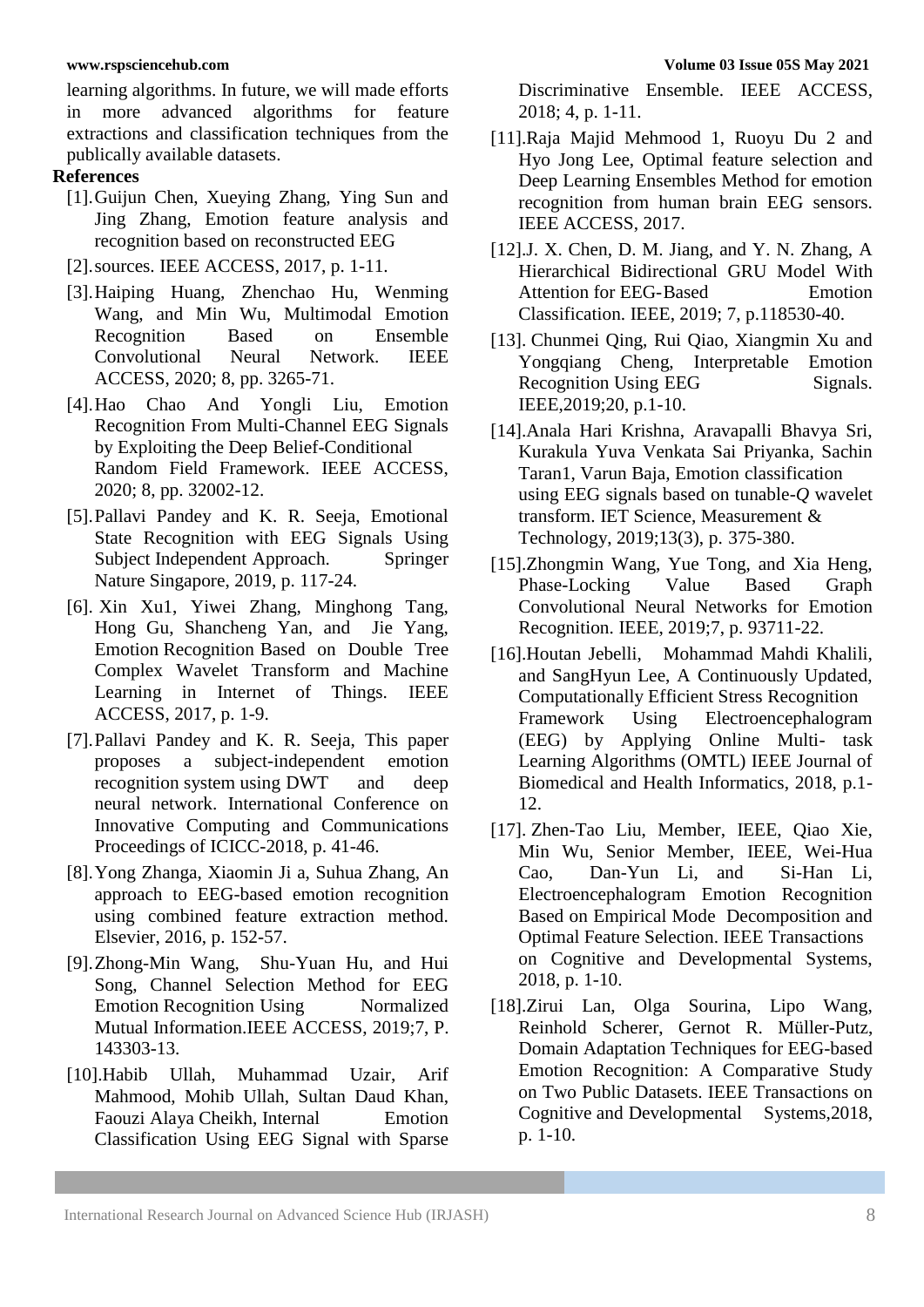- [19].Soraia M. Alarc<sup>\*</sup>ao, and Manuel J. Fonseca, Emotions Recognition Using EEG Signals: A Survey. IEEE Transactions on Affective Computing, 2017, p. 1-20.
- [20].Prashant Lahane, Mythili Thirugnanam, Human Emotion Detection and Stress Analysis using EEG Signal. International Journal of Innovative Technology and Exploring Engineering, 2019;8, p. 96-100.
- [21].Chen Wei, Lan-lan Chen∗, Zhen-zhen Song, Xiao-guang Lou, Dong-dong Li, EEG-based emotion recognition using simple recurrent units networkand ensemble learning. Biomedical Signal Processing and Control, Elsevier, 2019; 58, p.1-13.
- [22].Jingxia Chen, Dongmei Jiang, Yanning Zhang, Pengwei Zhang, Emotion recognition from spatiotemporal EEG representations with hybrid convolutional recurrent neural networks via wearable multi-channel headset. Computer Communications, Elsevier, 2020;154, p. 58-65.
- [23].Prashant Lahane1, Arun Kumar Sangaiah2, An Approach to EEG Based Emotion Recognition and Classification using Kernel Density Estimation. International Conference on Intelligent Computing, Communication & Convergence (ICCC-2014), Procedia Computer Science, Elsevier, 2015, p.574-81.
- [24].Md. Asadur Rahman, Md. Foisal Hossain, Mazhar Hossain, Rasel Ahmmed, Employing PCA and t-statistical approach for feature extraction and classification of emotion from multichannel EEG signal. Egyptian Informatics Journal, Science Direct, 2019; 21, p. 23-35.
- [25]. Sachin Taran, Varun Bajaj, Emotion recognition from single-channel EEG signals using a two-stage correlation and instantaneous frequency-based filtering method. Computer Methods and Programs in Biomedicine, Elsevier, 2019;173, p.157-165.
- [26].Pallavi Pandey, K.R. Seeja, Subject Independent Emotion recognition from EEG using VMD and DeepLearning. Journal of King Saud University - Computer and Information Sciences, 2019, 2019, p.1-18.
- [27].Zhen Liang, Shigeyuki Oba, Shin Ishii, An unsupervised EEG decoding system for human emotion recognition. Neural Networks, Elsevier, 2019, 116, p. 157-168.

#### **www.rspsciencehub.com Volume 03 Issue 05S May 2021**

- [28].Zhongke Gao, Yanli Li, Yuxuan Yang, Xinmin Wang, Na Dong, Hsiao-Dong Chiang, A GPSO-optimized Convolutional Neural Networks for EEG-based Emotion Recognition. Neurocomputing, 2019, p. 1-14.
- [29].Yun Lu, Mingjiang Wang, Wanqing Wuc, Yufei Han, Qiquan Zhang, Shixiong Chen, Dynamic entropy-based pattern learning to identify emotions from EEG signals across individuals. Measurement, Elsevier, 2019;150, 107003-14.
- [30].John Atkinsona, Daniel Campos, Improving BCI based emotion recognition by combining EEG features election and kernel classifiers. Expert Systems With Applications, Elsevier, 2016; 47, p. 35-41.
- [31].Obada Al Zoubia, Mariette Awada, Nikola K. Kasabov, Anytime multipurpose emotion recognition from EEG data using a Liquid State Machine based framework. Artificial Intelligence in Medicine, Elsevier, 2018, p. 1- 8.
- [32].Ashima Khosla, Padmavati Khandnor, Trilok Chand, A comparative analysis of signal processing and classification methods for different applications based on EEG signals. Biocybern Biomed Eng, Elsevier, 2020, p. 1- 42.
- [33].Barjinder Kaur, , Dinesh Singh, Partha Pratim Roy, EEG Based Emotion Classification Mechanism in BCI. International Conference on Computational Intelligence and Data Science (ICCIDS 2018), Procedia Computer Science , Elsevier, 2018;132, p. 752-758.
- [34].Rahul Sharmaa, Ram Bilas Pachorib, Pradip Sircar, Automated emotion recognition based on higher order statistics and deep learning algorithm. Biomedical Signal Processing and Control, Elsevier, 2020; 58, P. 101867-76.
- [35].Debashis Das Chakladara,, Sanjay Chakraborty, EEG based emotion classification using "Correlation Based Subset Selection. Biologically Inspired Cognitive Architectures, Elsevier, 2018.
- [36].Mitul Kumar Ahirwal, Mangesh Ramaji Kose, Emotion Recognition System based on EEGsignal: A Comparative Study of Different Features and Classifiers. International Conference on Computing Methodologies and